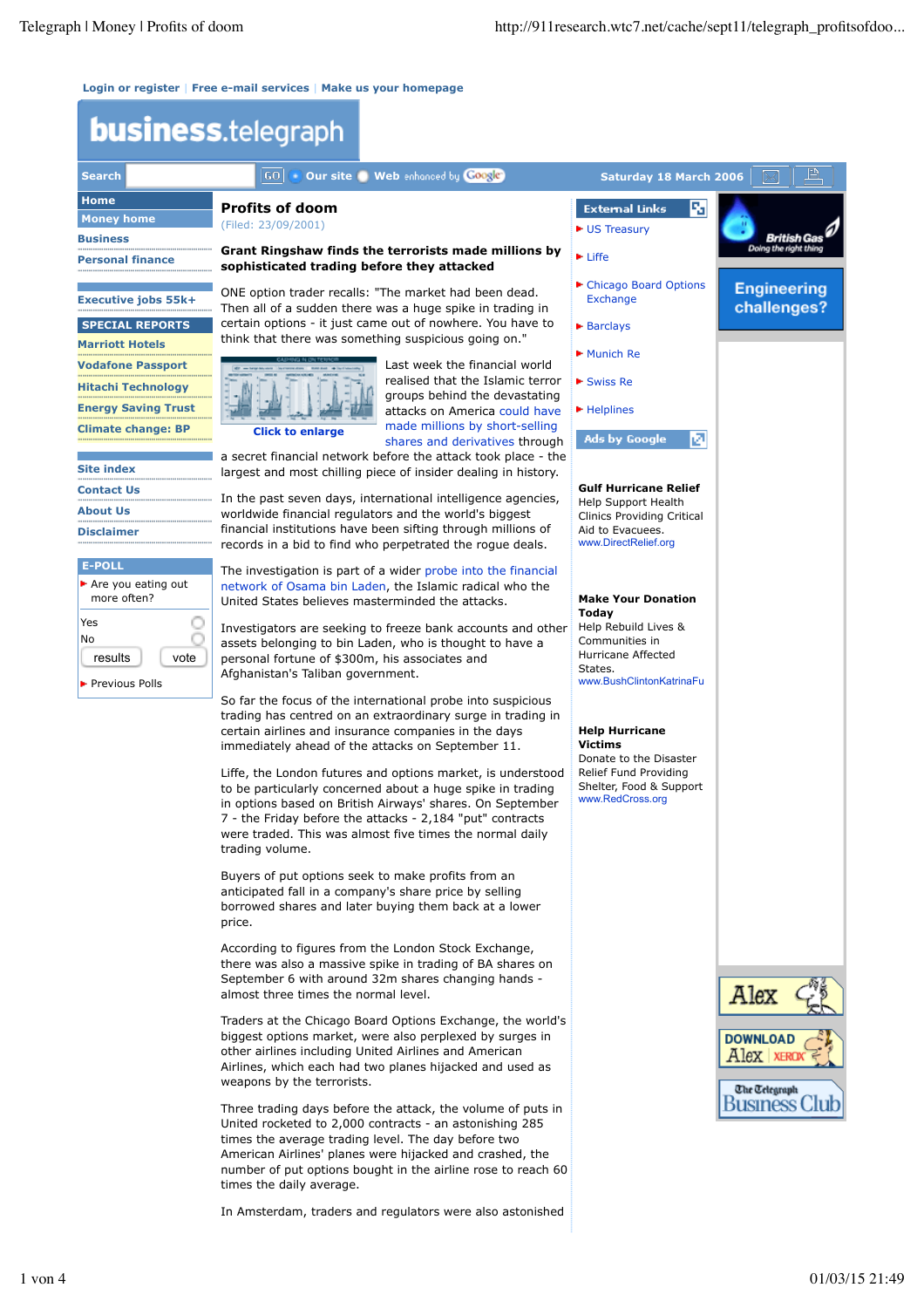to see a huge rise in put options in KLM, the Dutch airline. For weeks, only around a dozen puts had been bought in the airline each day, but on the two trading days before the attacks on the World Trade Centre an incredible 1,800 contracts were bought.

International investigators also believe there may have been suspicious trading in insurance companies such as Munich Re and Swiss Re, the world's two biggest reinsurers.

On September 6 and 7, trading was almost double the normal level in Munich Re, which has estimated its losses on the disaster at £1.2bn. The company's shares fell by 12 per cent in the four days before the September 11 attacks and 15 per cent on the day of the strike.

Trading in the shares of Swiss Re, which has estimated its losses at £835m, was more than double average daily volumes on September 7 with regulators particularly concerned about a number of large block trades.

The international probe is also understood to be investigating options trades in some of the world's biggest financial institutions including Axa, the French insurer, Citigroup, the financial services company which has a \$500m liability to the disaster through its Travellers insurance subsidiary, and investment banks such as Merrill Lynch and Morgan Stanley.

Italian regulators are understood to be probing trades amid allegations that bin Laden has channelled money through a number of Italian brokerages in the past, while authorities in Tokyo, where bin Laden associates are known to have operated, are probing trades in options between September 3 and 14.

Swiss authorities are also understood to be focusing on an investment bank in Lugano called Al Taqwa.

"I saw put-call numbers higher than I have ever seen in 10 years of following the markets. When you see this type of activity, the first thing you do is ask yourself: 'What is the explanation? What are people worried about?' " says John Kinnucan, the principal of Broadband Research, an independent American research firm.

Though some analysts claim volatile stockmarkets and fears of a global recession could have been behind the extraordinary short-selling, the suspicion remains that someone, somewhere had inside knowledge of the attacks and sought to reap profits by dumping the shares of airlines and insurance companies.

True, the airline industry was already in trouble, but the short-selling of reinsurers is far more perplexing. Insurance stocks had been one of the brightest spots in a difficult market as rates hardened to their best level in years.

The army of investigators face a mammoth task in piecing together who was behind the suspicious trades. But tantalisingly, the paper trail could lead to new revelations about the obscure financial network of Osama bin Laden and his Al Qaeda organisation.

"It is very hard to pull something off like this and not leave some sort of paper trail," says one senior financial regulator.

Options market experts point out that trading records are transparent and that there should be a clear trail for investigators to follow, since no one can trade in options without opening a brokerage account. This is no easy task and can take months.

"The fact of the matter is that if an international bank in London is dealing on behalf of a bank in the Far East who is dealing for an Arabic client in the Middle East through an introducing broker, that such a trade in all its levels would be traceable," says one trader.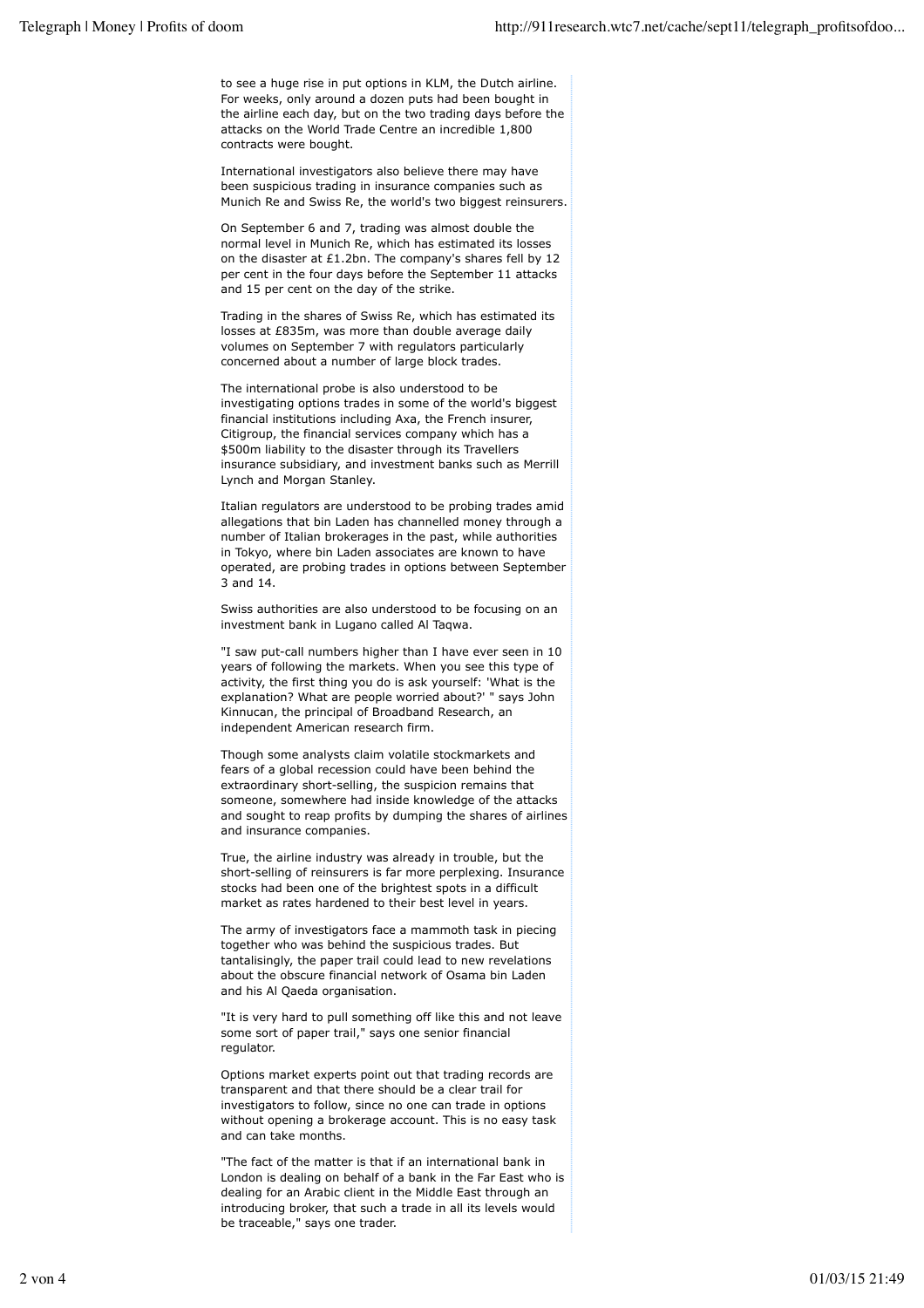What is certain is if the terrorists or their associates did try to profit by short-selling they will have attempted to cover their tracks - this could have included using an executing broker, often small brokers which parcel together trades on behalf of a number of clients, to place the trades through a long network of different banks.

"We are dealing with intelligent operatives who will be trying to find the weakest link in the chain," says one options market expert.

That weak link could be the use of shadowy trusts in offshore financial centres such as the Cayman Islands and Bermuda.

These trusts may be owned by legitimate front companies. Though money-laundering regulations have been tightened in the past decade, international investigators still do not have the armoury of weapons to block the movement of terrorist and organised crime funds.

Bankers say that until the 1990s it was relatively easy to move illicit finds through the international financial system. One key new move has been the introduction of "Know Your Customer" rules which require banks to know the true identity of their customers including companies even in tax havens such as the British Virgin Islands.

But as bankers point out, these rules are not always strictly applied, especially in offshore centres. Ironically, the US Congress refused to tighten the Know Your Customer Rules in 1999, claiming it was a threat to civil liberties.

In normal circumstances these tax havens would protect the identity of their clients at all costs from outside regulators. But in these times, it is likely that any tax haven, no matter how secretive, would hand over any information about accomplices of bin Laden, or face the wrath of the US.

Even if investigators do track the trail to offshore financial centres, there will still be difficulties in unravelling a web of front companies which are commonly used by secret financial organisations.

According to testimony by Jamal Ahmed al-Fadl, effectively bin Laden's former chief financial officer, the bin Laden network used 80 front companies to conceal its activities. These are thought to include Wadi al-Aqiq, a corporate shell in Sudan, Taba Investment, a currency trading firm, and Laden International Company, an import-export business.

A web of secret numbered Swiss bank accounts are thought to have been used as well as accounts in Sudan, Hong Kong, Monaco, Pakistan, Malaysia and London.

Last week Barclays Bank confirmed that it had frozen one account which is believed to have been in the name of Khalid al-Fawwaz, a Saudi Arabian who is on remand in Britain's Bellmarsh prison and is fighting extradition to the US.

The United States has been attempting to throttle bin Laden's finances since 1998, but has so far struggled to pin down the movement of his assets around the world.

One of the biggest problems is thought to be the group's use of a secure network of financial brokers operating an informal money transfer system known by the Hindi name hawala.

The network transfers money through a complicated barter system, relies on personal contacts and allows payments to be made in one place in return for cash being provided in another location.

No one doubts that the investigation, which is headed by the the US Treasury, is the biggest ever attempt to hunt down and smash apart a secretive financial network.